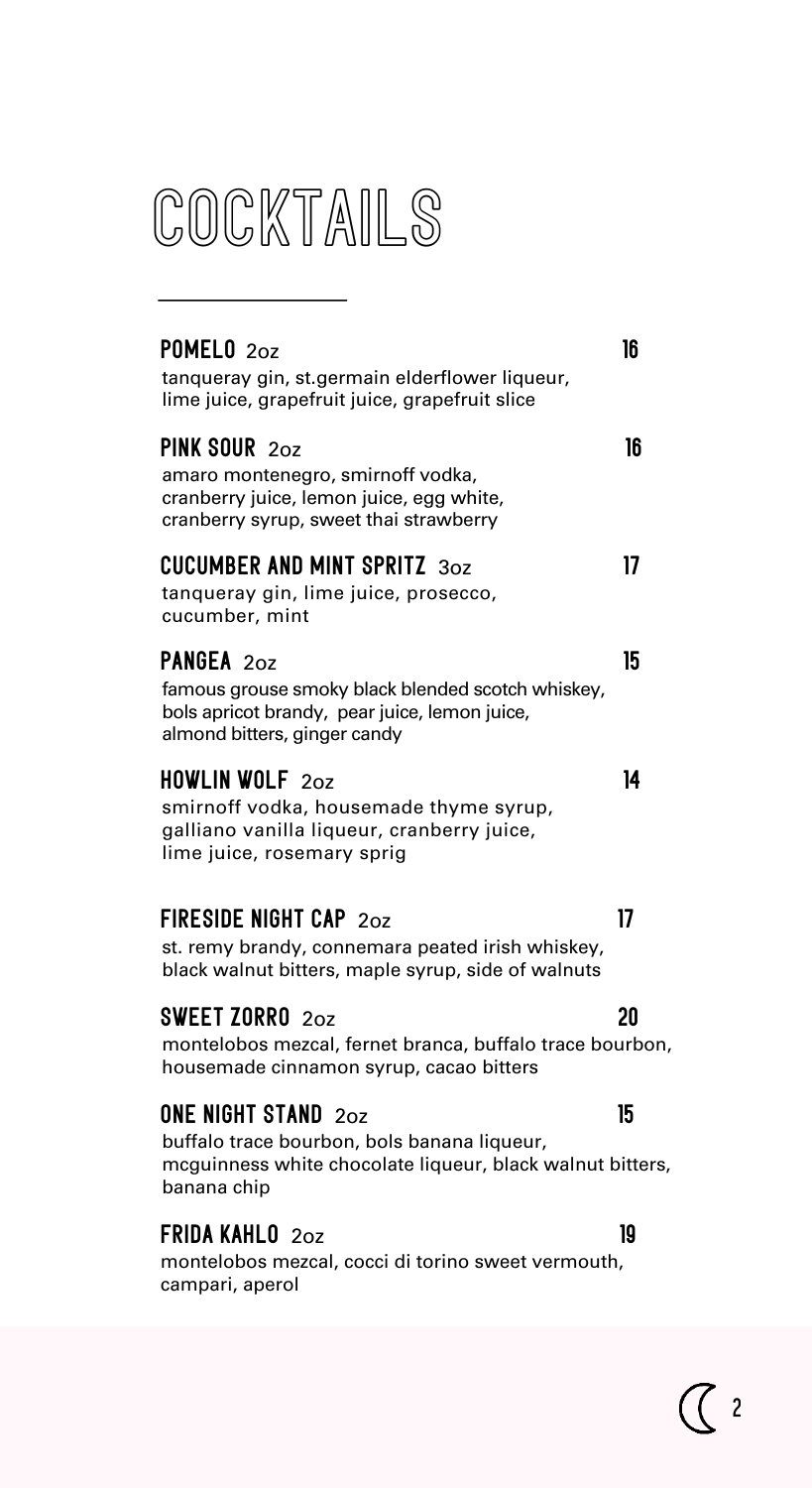## UVA CLASSICS

| <b>SUNSET BEACH NEGRONI 20Z</b><br>tanqueray gin, aperol, lillet blanc, fresh grapefruit                    | 16 |
|-------------------------------------------------------------------------------------------------------------|----|
| <b>AGED RUM MOJITO 20Z</b><br>flor de cana 7yr rum, fresh lime, sugar cube, mint                            | 17 |
| <b>LAST WORD 202</b><br>tanqueray gin, marchino luxardo, green chartreuse,<br>lime juice                    | 21 |
| <b>PAPER PLANE 202</b><br>aperol, buffalo trace bourbon, amaro montenegro,<br>lemon juice                   | 15 |
| <b>CAIPIRINHA 202</b><br>avua cachaça, sugar cube, fresh lime                                               | 18 |
| <b>KIR ROYALE 10Z</b><br>crème de cassis, giffard peach liqueur, prosecco                                   | 13 |
| $NY$ SOUR $2oz$<br>buffalo trace bourbon, lemon juice,<br>valpocella negrar wine, egg white                 | 15 |
| <b>AIRONAUTICA 202</b><br>empress gin, giffard crème de violette,<br>luxardo maraschino, lime juice, cherry | 18 |
| <b>IRISH CREAM MARTINI 202</b><br>jameson irish whiskey, baileys, kahlua, espresso                          | 16 |
| <b>TOMMY'S MARGARITA 20Z</b><br>cazadores blanco tequila, lime juice, agave                                 | 18 |
| upgrade to montelobos mezcal                                                                                | +3 |